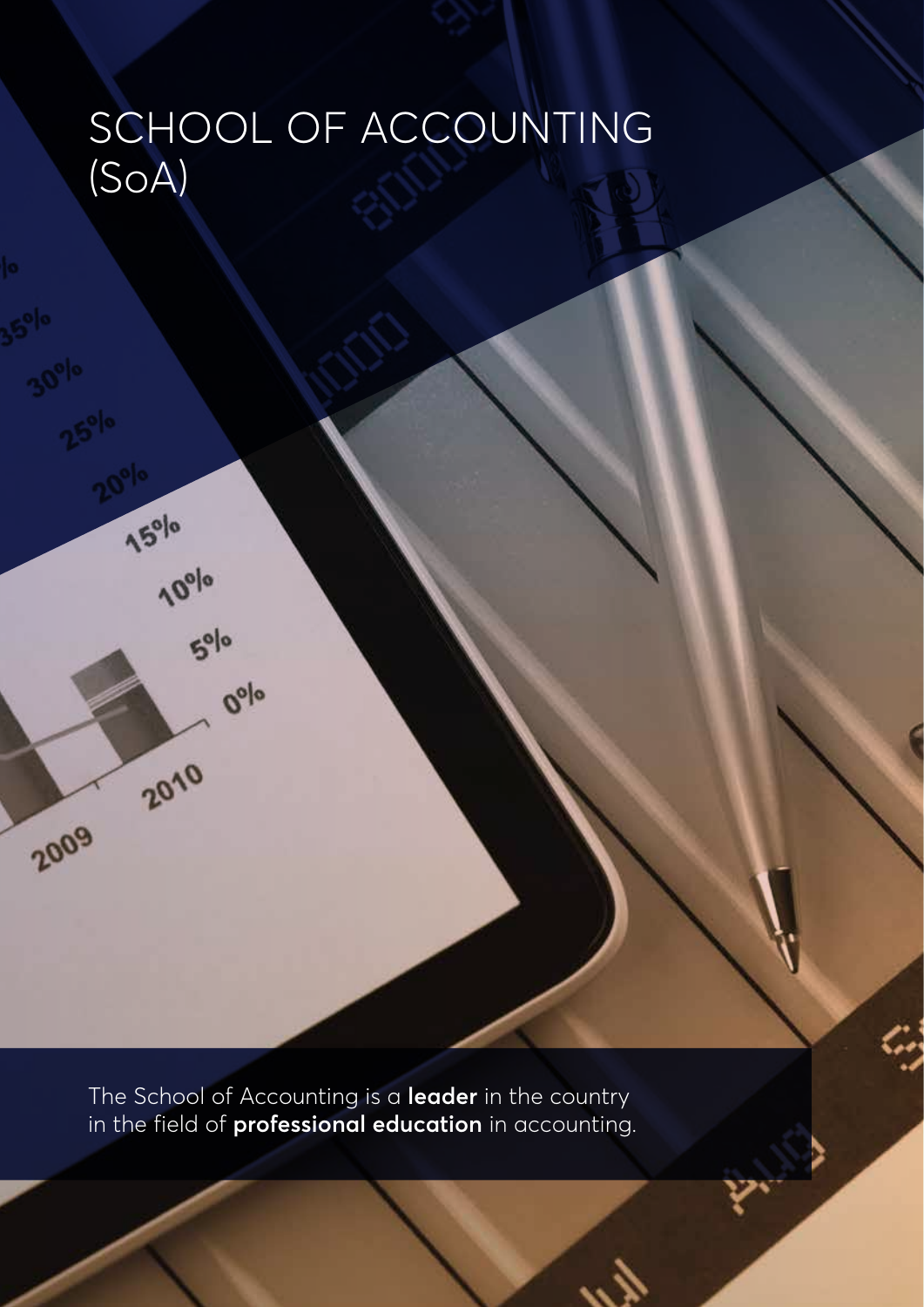#### **INPUT VARIABLES**

| <b>TOTAL ENROLMENT</b>               | 8 3 2 2 |
|--------------------------------------|---------|
| Undergraduate Diploma Headcount      | 2870    |
| Undergraduate Degree Headcount       | 4 1 6 7 |
| Total Undergraduate Headcount        | 7037    |
| Postgraduate Diploma Headcount       | 592     |
| Honours Headcount                    | 184     |
| Master's Headcount                   | 188     |
| Doctoral Headcount                   | 18      |
| <b>Total Postgraduate Headcount</b>  | 982     |
| Total Continuous Programme Enrolment | 303     |
| International Enrolment (UG)         | 473     |
| International Enrolment (PG)         | 46      |
| International Enrolment (% of UG)    | 7%      |
| International Enrolment (% of PG)    | 5%      |
| International Enrolment (%)          | 6%      |
| <b>Full-time Equivalents</b>         | 5 3 8 2 |

#### **STUDENT PROFILE**

| Recruitment from Quintile 1 and 2 |     |
|-----------------------------------|-----|
| Secondary Schools                 | 22% |
| Admission Point Score > 35        | 40% |
| CBE Transformation Index          | 63  |

#### **RESOURCES**

| Senior Lecturer Units                   | 104   |
|-----------------------------------------|-------|
| <b>Academics from Designated Groups</b> | 44%   |
| Full-time Equivalent/Support Staff      | 434   |
| International staff                     | $1\%$ |
| Presence of academics                   |       |
| holding doctorates                      | 8%    |
| 2017 Operations Budget (Rm)             |       |

#### **KNOWLEDGE CREATION AND GRADUATE OUTPUT**

| UG Output                 | 1660  |
|---------------------------|-------|
| PG Below M                | 414   |
| Master's Graduates        | 21    |
| Doctoral Graduates        | Ω     |
| Total Graduate Output (n) | 2.095 |



**Prof Amanda Dempsey**

#### Senior Director School of Accounting College of Business and Economics

| Total Undergraduate Output (%)                   | 79% |
|--------------------------------------------------|-----|
| Total Postgraduate Output (%)                    | 21% |
| Module Success Rate                              | 88% |
| First-year Dropout Rate                          | 12% |
| Throughput: Undergraduates                       | 24% |
| Throughput: Honours and<br>Postgraduate Diplomas | 53% |
| Throughput: Master's                             | 11% |
| Throughput: Doctorates                           | 0%  |
| Research Output (DHET credits)                   | 18  |

#### **PRODUCTIVITY**

| Research Credits per Senior Lecturer Unit          | 0,17                |
|----------------------------------------------------|---------------------|
| International Ranking in the Continent             | Not yet             |
| Workload per Senior Lecturer Unit                  | 52                  |
| UG Output per Senior Lecturer Unit                 | 16                  |
| Hons and PGDip Output per Senior<br>Lecturer Unit  | 3,98                |
| Master's Output per Senior Lecturer Unit           | 0,2                 |
| Doctoral Output per Senior Lecturer Unit           | Ω                   |
| Overall Graduates per Senior<br>Lecturer Unit      | 20                  |
| Budget Intensity / Full-time Student<br>Equivalent | R <sub>20</sub> 586 |

www.uj.ac.za/faculties/cbe/**soa**

UJAccountancy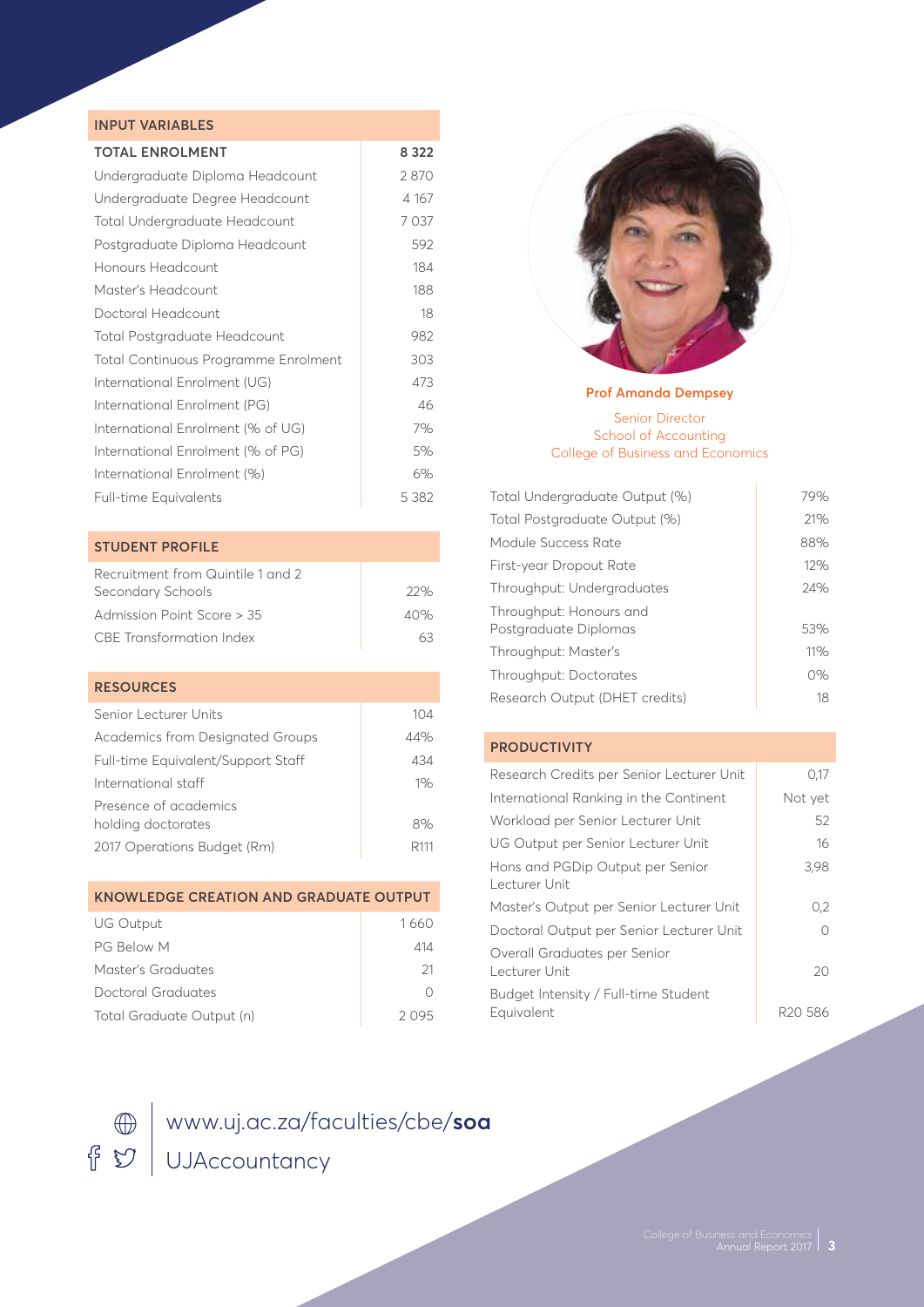## **STRUCTURE**

The School of Accounting (SoA) consists of two departments:

- Accountancy, led by Prof Ben Marx, and
- Commercial Accounting, led by Ms Lulama Boyce.

## **ENROLMENT**

The SoA enrolled 8 322 students in 2017 (representing 32% of total CBE enrolment) of whom 303 (4%) in continuing education programmes, 7 037 (85%) in subsidised undergraduate programmes and 592 (11%) in subsidised postgraduate programmes. Of these, 7% are international enrolments. Accordingly, the School's subsidised enrolments equates to 5 382 full-time equivalents.

### **ACCREDITATION, AFFILIATIONS AND RANKINGS**

Professional bodies accrediting our qualifications include the:

- South African Institute of Chartered Accountants (SAICA). Although SAICA is a national professional body, an international dimension exists by virtue of the reciprocity agreements between itself and several foreign professional accounting bodies that allow South African candidates qualifying as chartered accountants to work in various other countries.
- Chartered Institute of Management Accountants (CIMA)
- Association of Accounting Technicians (AAT)
- Association of Chartered Certified Accountants

#### (ACCA)

- South African Institute of Professional Accountants (SAIPA)
- South African Institute of Tax Practitioners (SAIT)

As far as international affiliations are concerned, **Prof Amanda Dempsey** serves as a committee member of the Consultative Advisory Group (CAG) of the International Accounting Education Standard Board (IAESB) of the International Federation of Accountants (IFAC).

## **SUBSIDISED PROGRAMMES**

Popular and industry-recognised programmes and their enrolment in 2017 follow:

| PROGRAMME                        | ENROLMENT |
|----------------------------------|-----------|
| <b>DIPLOMA</b>                   |           |
| Diploma: Accountancy             | 2619      |
| <b>DEGREES</b>                   |           |
| Bachelor of Accounting           | 465       |
| BCom: Accounting                 | 2007      |
|                                  |           |
| POSTGRADUATE DIPLOMAS            |           |
| Postgraduate Diploma:            |           |
| <b>Financial Management</b>      | 109       |
| Postgraduate Diploma: Accounting | 16.5      |
| Postgraduate Diploma:            |           |
| <b>Accounting Sciences</b>       | 497       |

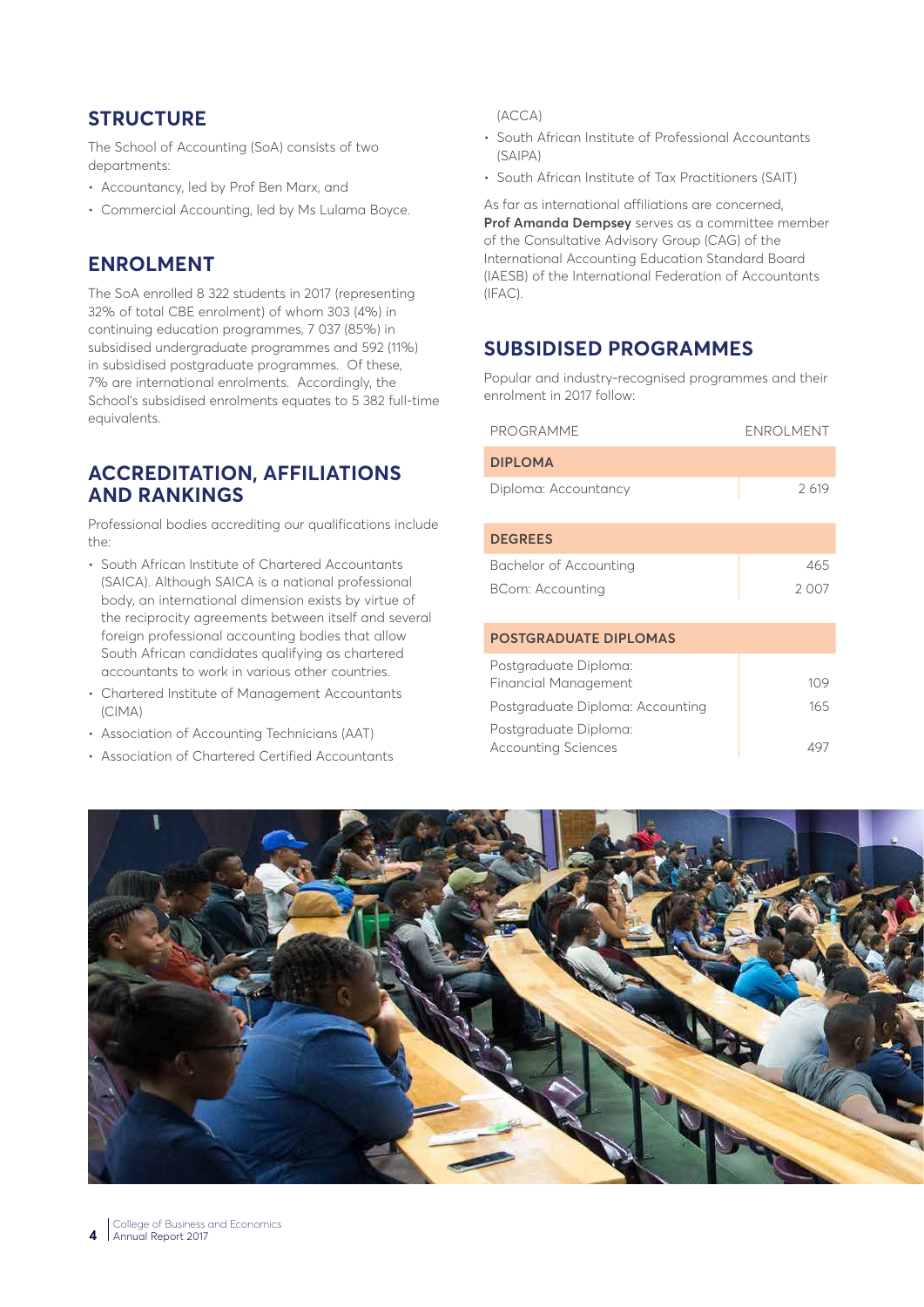| <b>MASTER'S DEGREES</b>           |       |
|-----------------------------------|-------|
| MCom: Computer Auditing           | 29    |
| MCom: Financial Management        | 79    |
| MCom: International Accounting    | 38    |
| MCom: SA + International Taxation | 4 ( ) |

These programmes were supported by an operational budget of R111 million, which translates into R20 586 per full-time student equivalent.

New developments in 2018/2019 will include the recurriculation of the Bachelor of Accounting and PG Diploma in Accounting Sciences in response to the SAICA 2025 Project. Other developments will include BCom International Accounting on-line to commence in July 2018 and the Diploma in Accounting on-line planned to commence in 2020.

## **STUDENT PROFILE**

Some 22 % of the School's students are drawn from very poor communities of whom 40% have performed exceptionally well at secondary school level. Therefore, the School contributes substantially at the College 63rd percentile towards the UJ mission of socio-economic transformation and presents best practice in reputation and student recruitment.

The School performs at a module success rate of 88% (College average = 87%). This is an impressive trend, reducing students' cost of study and improving employment opportunities. Even more impressive is that the SoA first-year dropout rate is recorded at a low 12% (College average = 19%).

## **GRADUATE PROFILE**

The School of Accounting contributed 2 095 graduates (40% of College output) in 2017 among whom 1 660 undergraduate diplomas and degrees (80% of SOA output), 414 honours and postgraduate diplomas (20%), as well as 21 master's graduates. Undergraduates represented 79% of all graduates and postgraduates, 21%.

Of importance is "student throughput". This measurement refers to the percentage of students who have achieved their qualification in minimum time. The School of Accounting undergraduate throughput stands at 24% compared to the national benchmark of 25%, 53% for honours degrees and postgraduate diplomas (benchmark  $=60\%$ ), and master's at 11% (benchmark  $=$ 33%).

In January 2017, graduates achieved a pass rate of 87% in the South African Institute of Chartered Accountants' (SAICA's) Initial Test of Competence (ITC). An overall (final) pass rate of 95% was achieved after the June 2017 sitting. UJ retained its position as the biggest provider of African aspirant chartered accountants nationally.

## **KNOWLEDGE CREATION**

In 2017, the School contributed the equivalent of 18 subsidised credits, representing 7% of College output. It is clear that the School needs to improve on its research contribution of 0,17 credits per Senior Lecturer Unit compared to the College average of 0,90. Such improvement will also support the probability of qualifying for international ranking.

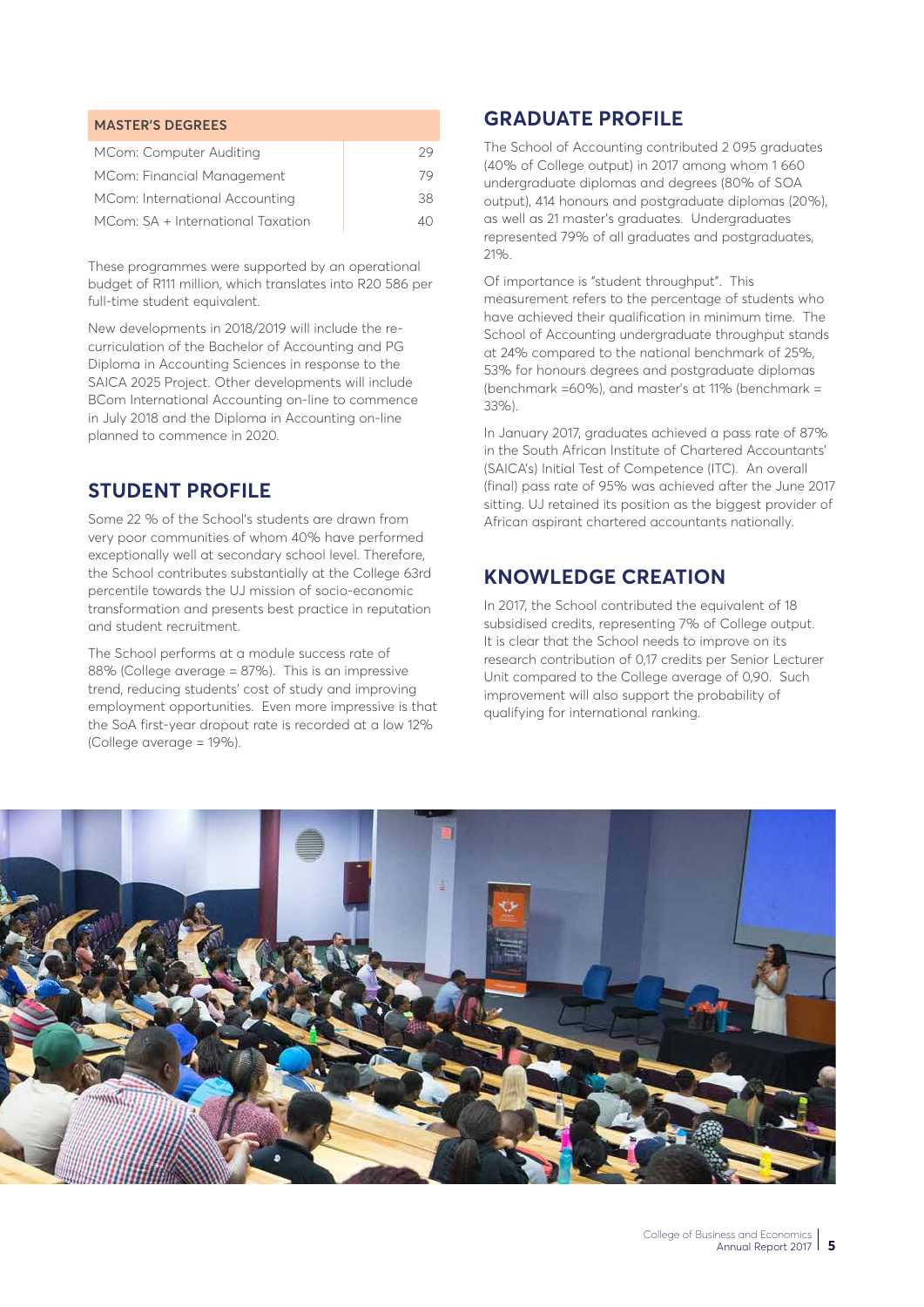







## **TALENT MANAGEMENT**

The School of Accounting is resourced with the equivalent of 104 Senior Lecturer Units (SLUs). A SLU is the salary budget of the school divided by the average salary of a Senior Lecturer in the College, and therefore, provides for an interpretation of productivity across the College.

Of all academic staff, 44% represent designated groups of whom 1% recruited was international. Within the SoA, women of African, Indian or Coloured origin represent 25% of all academic staff. Some 8% of the School's academic staff holds doctorates.

The talent profile and predominant contribution of the school from the undergraduate to the honours/ postgraduate diploma level need to be interpreted in the context of the demand for chartered accountants.

Workload stands at 54 full-time equivalents per Senior Lecturer Unit and compares well with the College average of 54. Undergraduate output is recorded at 16 graduates per Senior Lecturer Unit (College average = 14), honours and postgraduate diplomas at four graduates per Senior Lecturer Unit (College average = 4), and master's at 0,20 (College average = 0,60). Master's and doctoral output per SLU will improve over the next five years.

### **SOCIAL RESPONSIVENESS**

Projects on transformation largely included capacitybuilding initiatives aimed at bringing about greater access in certain disciplines. Some important programmes here include:

- The SAICA Thuthuka Bursary Fund (TBF) that provides structured support for black students in the chartered accountancy.
- Support for at-risk second and third-year Bachelor of Accounting students, funded by FASSET (the Finance Seta).
- The University Upliftment Project is the vehicle through which the Department of Accountancy provides academic leadership support to the University of Limpopo (UL) and the University of Venda (UV).
- The agreement with the Polytechnic of Namibia to assist it to become SAICA accredited.
- The UJ Educator Empowerment Initiative, a project undertaken by the Department of Accountancy, is aimed at empowering Economic and Management Sciences (EMS) educators to provide informed and effective teaching in the classroom.
- Kliptown Youth Programme (KYP) Tutor Initiative, undertaken by the Department of Accountancy, involves UJ students tutoring grades 11 and 12 learners in the KYP; and 7.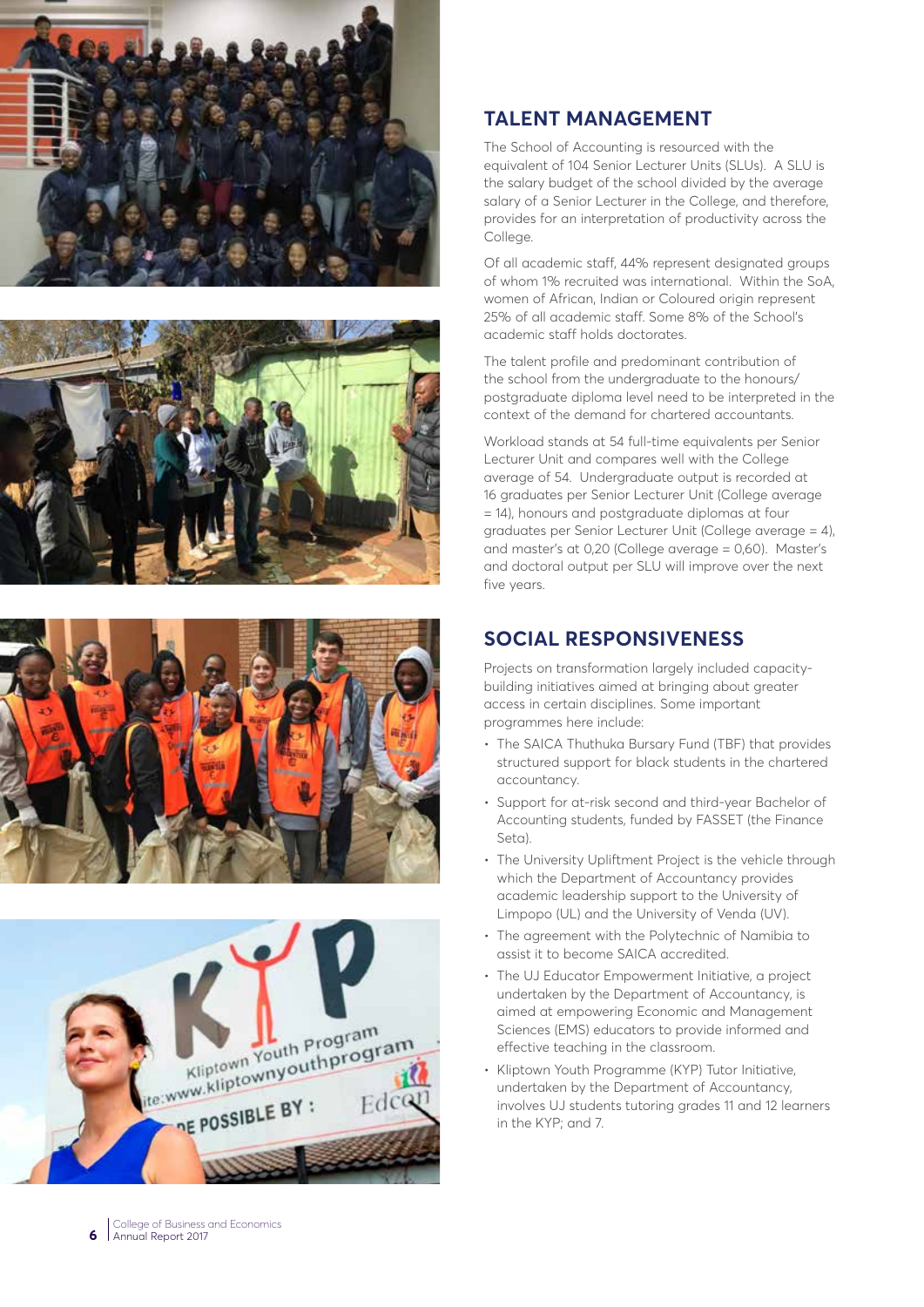

UJ First Year Top Achiever in a Diploma-programme

#### **ACCOMPLISHMENTS**

Exceptional accomplishments by the SoA in 2017 include:

- A combined pass rate of 95% in the SAICA ITC of January and June together.
- Ms Megan McGregor ITC Top 10
- Ms Daniella Shenker APC Honours Roll 2016 released in 2017
- Mr Kyle Triegaardt APC Honours Roll 2017 released in 2018
- Biggest provider of African candidate Chartered Accountants
- Public lectures Prof A van der Watt and Prof Linda de Beer
- Prof Tankiso Moloi receiving the IRMSA Industry award in the Education Category
- JSE project under supervision of Prof Ahmed Mohammadali Haji; this project entails the analysing of financial statements listed on the JSE regarding compliance with IFRS
- Major role player in the BBEE project in conjunction with SAICA and the DTI
- SAICA Top 35-under-35 finalists Ms Monique Strauss, Mr Jonathan Streng, Mr Hussain Coovadia

#### **LOOKING TOWARDS 2018 – 2020**

The School of Accounting is a leader in the country in the field of professional education in accounting. This is evident by the biannual ITC results. It is also evident from these results that we play a tremendous part in the national imperative regarding transformation in the profession. We challenge and update the curriculum regularly to ensure that we stay at the forefront. The School implement latest teaching methods using blended learning and taking cognisance of the opportunities of the Fourth Industrial Revolution. We need to acknowledge the positive attitude and commitment of lecturers towards teaching our students. This attitude and commitment plays a huge role in the School of Accounting being successful in professional education.

In 2018 we will embark on launching an on-line BCom International Accounting degree and the online Diploma in Accounting will soon follow. This could change the landscape of Accounting Education in South Africa. Our biggest risk is the retention of staff, as the public sector and private HEI are targeting our staff with very lucrative employment benefits.



Prof A van der Watt



Prof Linda de Beer



Prof Tankiso Moloi



Prof Ahmed Mohammadali Haji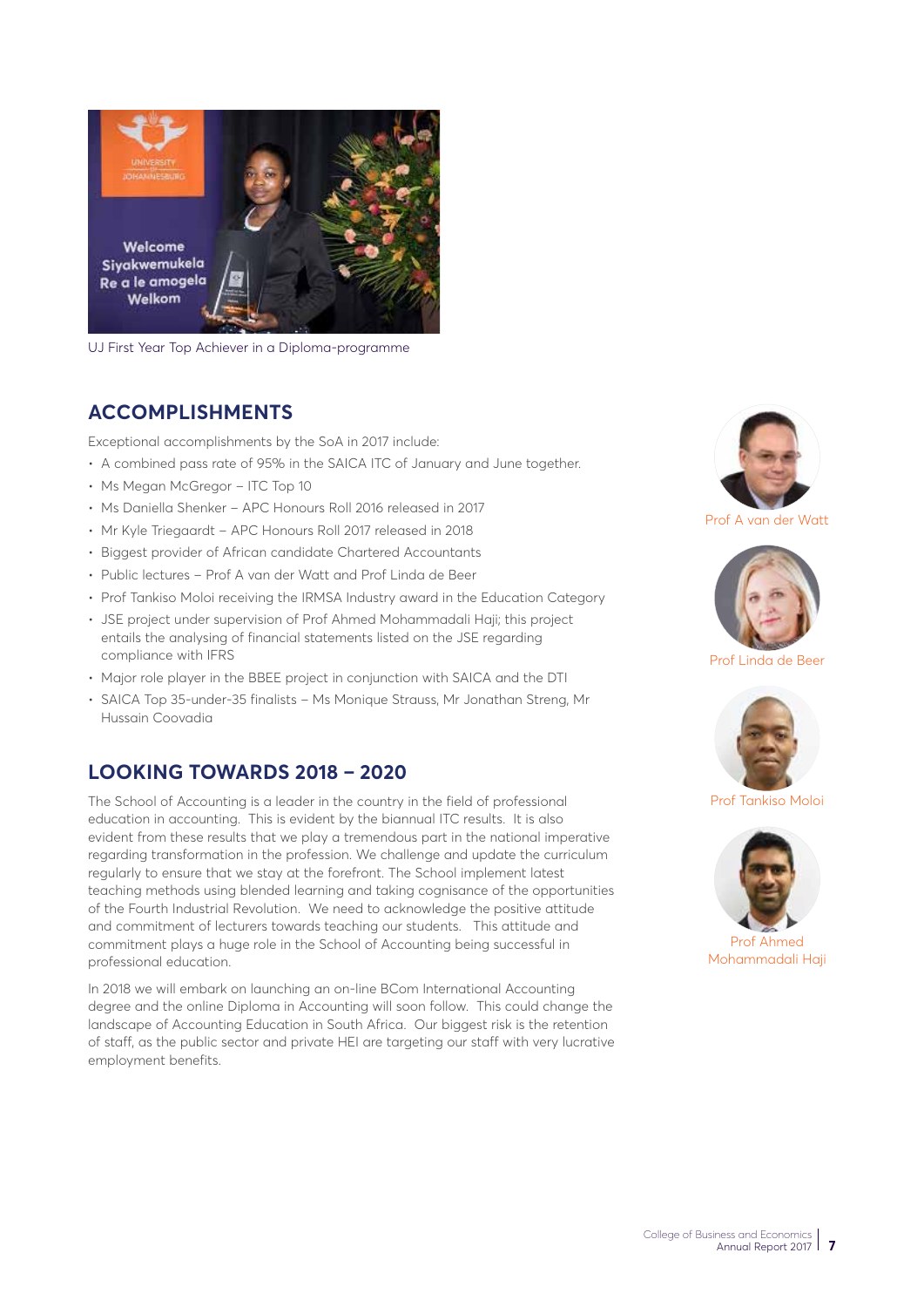## EXCEPTIONAL ALUMNI

UJ is a great academic institution that equips eager minds with the skills and tools necessary to think critically. UJ is also filled with diversity, which is great in understanding the landscape of South Africa that serves well when entering the corporate world.

#### ABED TAU

College of Business and Economics

- Co-founder of Thamani Consulting, a Financial Advisory Firm based in Johannesburg. Employs 20 people. Thamani Services SMME and large business.
- Co-founder and CEO Tuta-Me, Tuta-Me is an EdTech business having a national footprint. Tuta-Me delivers both contact and online education in the form of tutoring and digital education. Tuta-Me employs 10 full-time staff and has over
- 9 000 learners registered on the platform and 2 500 tutors, countrywide.
- Co-founder Silicon Maboneng, Silicon Maboneng is a tech development business based in Johannesburg. Silicon develops apps and systems for SMMEs and big business to make their visions come alive and to add efficiencies to the businesses. Silicon employs five software engineers